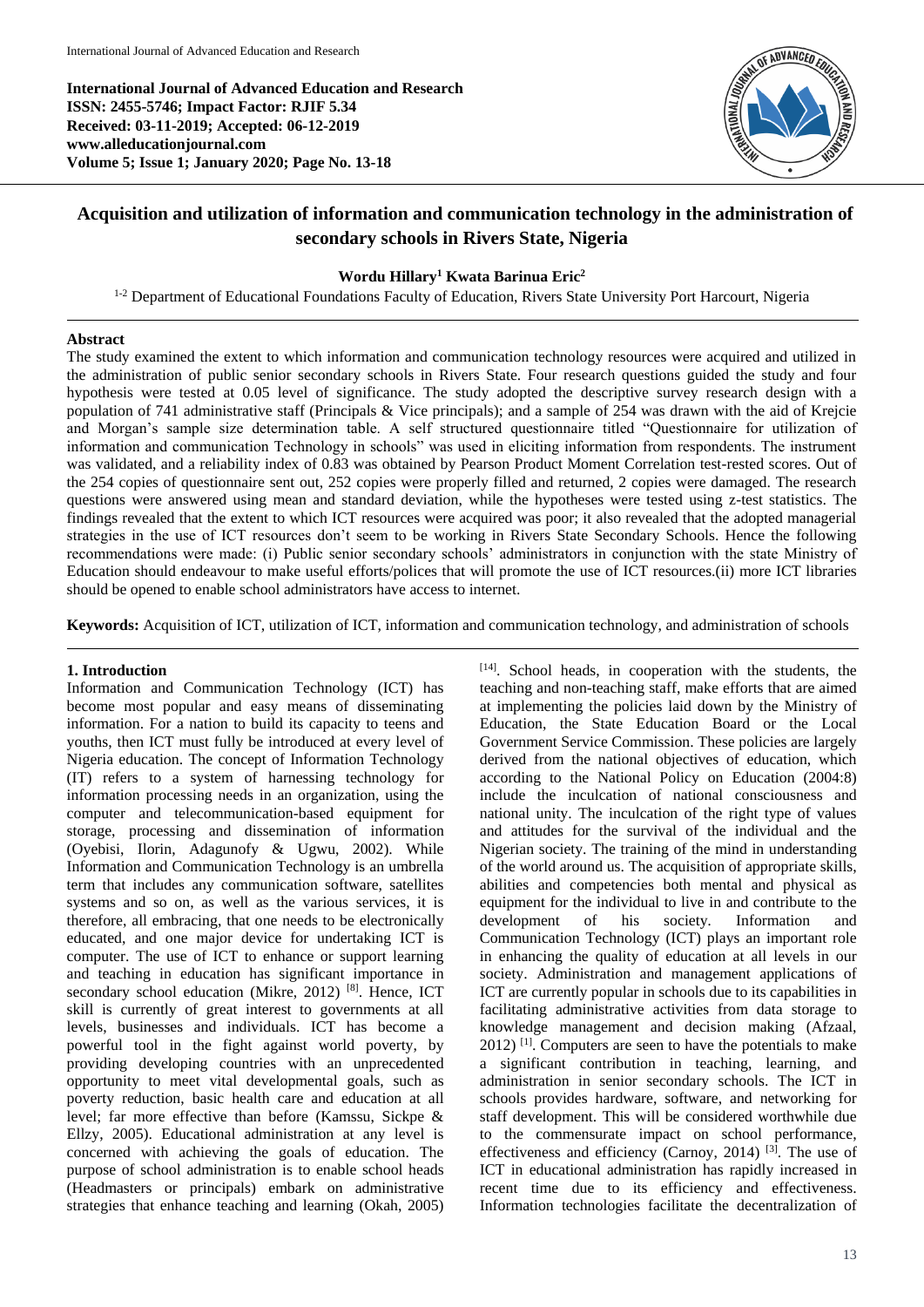work task and their coordination in an interactive network of communication in real time (Carnoy, 2014)  $^{[3]}$ . It is perhaps in respect to this reason that the United Nations Development Programme (UNDP), as cited by Minishi-Majana (2007) refers to ICT as "a powerful enabler of development" because of its significant impact on the economic, scientific, academic, social, political, and cultural and other facets of life. ICTs have no doubt become the modern day "developer" of the society, vis-à-vis schools. The potential of information and communication technology to transform development in both the developed and undeveloped world is on the increase, as recognized by government, non-governmental organizations (NGOs), corporations and global agencies such as the United Nations (UN). ICTs are tools that facilitate the production, transmission and processing of information (Grace, Kerny & King, cited by Eyo, Nkamu & Nkebem, 2011). The field of education has been affected by ICTs, which have undoubtedly affected teaching, learning, research and administration (Yusuf, 2005)<sup>[21]</sup>. A great deal of research has proven its benefits to the quality of education (Alansari, 2006). The ability to use computer effectively indicates an essential part of everyone's education. Skills such as bookkeeping, clerical and administrative work, stocktaking etc constitute a set of computerized practices that form the core ICT skills package: spreadsheets, word processing and databases (Reffel & Whitworth, 2002)<sup>[17]</sup>. Information and communication technology in schools today has become widespread in many societies worldwide. The extent to which it has been incorporated into the school system vary widely from simply as a tool to help produce documents to one that is fully integrated into the whole school management practices (Osodo, 2010)<sup>[15]</sup>. Educational institutions in Nigeria and other parts of the world, are increasingly becoming complex and multidimensional organizations, requiring tremendous inputs in terms of human, financial and physical resources. Schools with such working environments are bound to overwhelm the abilities of today's teacher/administrator if they are not aided in the performance of their school administrative duties. These imply that such development demands that educational institutions should modernize their tools of conducting the teaching and learning process to enhance the effectiveness of school administration and leadership. ICT is becoming a vital enabling tool that can no longer be ignored in the management of schools as the importance is evidently recognized in both workplace and at homes. However the resources that is invested by the government and school managers to enhance ICT use in the administration of public secondary schools especially in Rivers State has not been adequately addressed. Information communication technologies are information handling tools that are used to produce, store and process, distribute and exchange information. These different tools are able to work together, and combine to form network, which reaches into every corner of the globe. It is an increasingly powerful tool for participating in global markets, promoting political accountability, improving the delivery of basic services; and enhancing local development opportunities (UNDP, 2006) [20]. According to Ogunsola (2005), ICT is an electronic based system of information transmission, reception, processing and retrievals, which has drastically changed the way we think, we live and the environment in which we live. This therefore means that the schools and individual

teachers need to put in place, measures for effective management of ICT use in school administration. One cannot over-estimate the utilization of ICT in everyday activities of schools. Nwosu (2003) [11]. noted that ICT assists the school administrators to meet the task of school management in the areas of curriculum and instruction, school community relationship and school business operations. Mohammed  $(2006)$  <sup>[9]</sup>, argued that the introduction of ICT in schools enhances the daily school routine, programme, solving individuals or groups as well as staff development. As stated by Gurr (2004) [4], individual centered-leadership stems from a shared vision involving the support of the whole school community (Schiller, 2002) [9]. ICT allows others to have a greater influence as school leaders. The principal's delegation of an ICT leader promotes the personal belief in the importance of ICT in the school. The ICT leader is an expert that supplies the principal with advice on ICT. The principal, with support of the ICT leader and school community can develop an ICT vision and e-learning plan aimed at developing a sustainable direction for ICT in teaching and learning, administration and business of the school organisation (Gronow, 2007). The introduction of ICT in public secondary schools is one of the significant changes in the educational system in recent time. Odera (2002) <sup>[12]</sup> carried out a study on the role of computers in secondary schools education and found out that computers play important roles; firstly in school administration to keep school fees records, store information for correspondence and to process examinations. Secondly, it is used for teaching students computer literacy skills. Thirdly, it is used for training teachers and non-teaching staffs in computer literacy. Results indicates that principals especially in the public secondary schools appreciate the introduction of computers in secondary schools and noted that school administration reported producing their accounts in an organized manner and more easily than before. According to Kiplagat (2011), schools are embracing computer technology to compliment the traditional classroom learning modes, administrative and management practices and therefore, both the students and the school administrators/managers need computer knowledge to function effectively in school. Many challenges facing ICT in public secondary schools ranges from inadequate funds for purchasing ICT equipments/materials, to lack of electricity supply, trained ICT profeesionals/teachers and promotion of ICT policies etc. The study further observes that there are shortages of teachers trained in the use of ICT in public secondary schools. Besides, little investment are been made in relevant computer software programs in these institutions. Therefore, there was need to investigate further, on how ICT resources are managed by public secondary school principals in Rivers State.

## **Statement of the Problem**

Public senior secondary school was established to provide equal access to quality basic and secondary education that will ensure self-reliance, preparedness for further education, good citizenship and effective participation in democratic governance. But in recent years, secondary schools are faced with numerous administrative challenges among management staff, especially in the area of information and communication technology. Information and communication technology was introduced into secondary schools to enhance speedy innovation in the education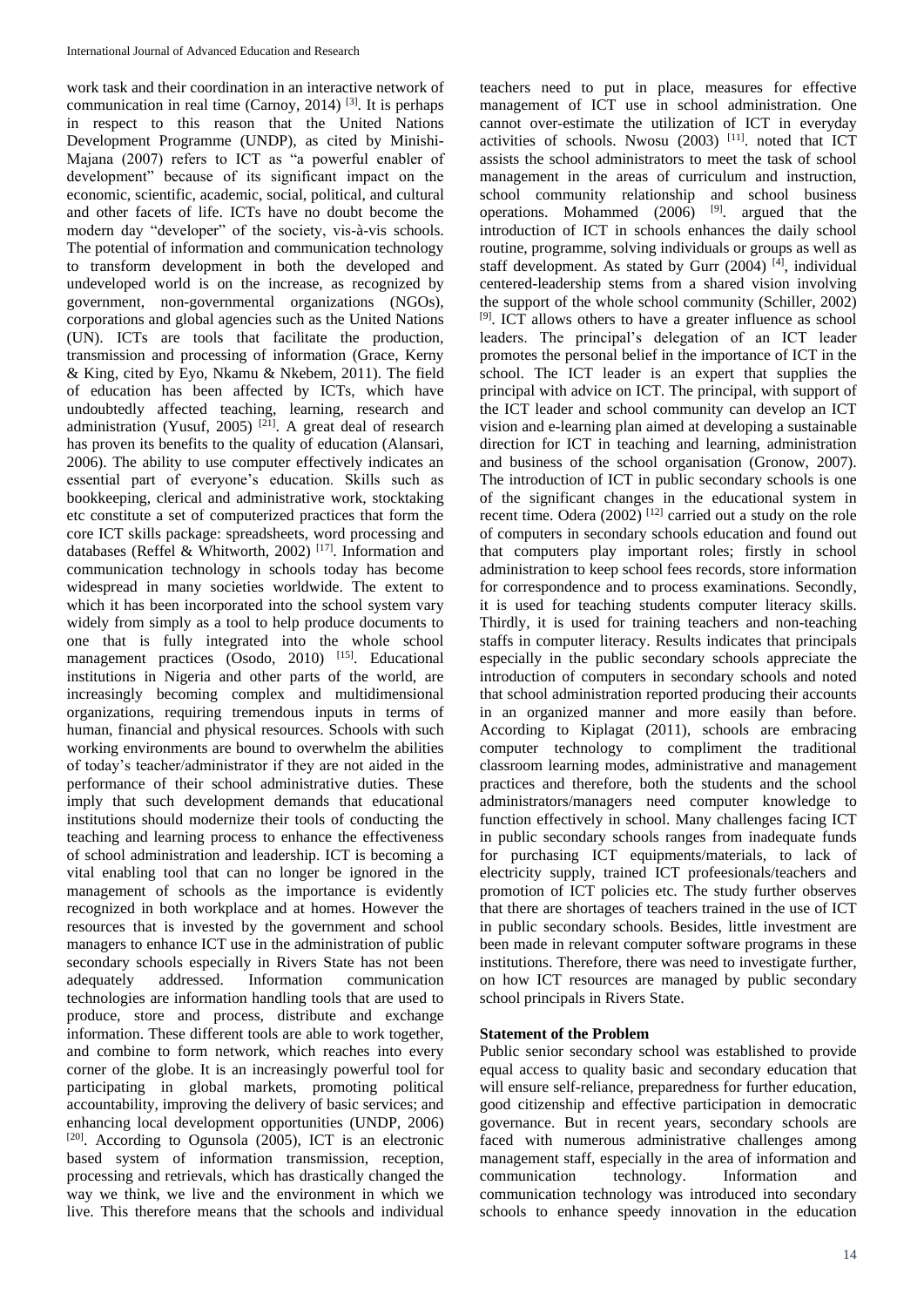sector, but the space of acquisition of these ICT resources like computers, e-library, and infrastructures and so on and the means of ultilisation among management staff in public senior secondary schools is a problem in Rivers State. In 2014, the Rivers State government, under the administration of Rt. Hon. Rotimi Chibuike Ameachi supplied ICT resources to Universal Basic Education (UBE) schools to capture the basic aspect of learning, while the senior secondary schools are still expecting the second phase of the ICT relief materials till date. It is as a result of this challenge, that the research is spurred on what could be done avert this ugly scenario. Hence, the need for the study on the acquisition and utilization of information and communication technologies in the administration of public senior secondary schools, in Rivers State.

### **Purpose of the Study**

The study examined the extent to which information and communication technology are acquired and utilized in the administration of public senior secondary schools in Rivers State. Specifically, the study determined:

- 1. The extent to which ICT resources are acquired for the administration of schools in Rivers State
- 2. The types of ICT resources that are acquired for the administration of school in Rivers State.
- 3. The extent to which the ICT resources are distributed accurately to the various secondary schools in Rivers State.
- 4. The extent to which ICT resources acquired are utilized for the administrative purpose in public schools, Rivers State.

# **Research Questions**

The following research questions guided the study.

- 1. What ICT resources are acquired for the administration in public senior secondary schools, Rivers State?
- 2. What are the types of ICT resources acquire for administration in public senior secondary schools, Rivers State?
- 3. To what extent are these ICT resources distributed accurately to public senior secondary schools in Rivers State?
- 4. To what extent are the acquired ICT resources utilized for administrative purposes in public senior secondary schools, Rivers Sate?

## **Hypotheses**

The follow null hypotheses were tested for this study at 0.05 level of significance.

1. There is no significant difference between the mean

rating of principals and vice principals on the extent to which ICT recourses are acquired for the administration of public senior secondary schools in Rivers State.

- 2. There is no significant difference between the mean rating of principals and vice principals on the extent to which the required types of ICT resource are acquired in public senior secondary schools in Rivers State.
- 3. There is no significant difference between the mean rating of principals and vice principals on the extent to which the ICT resources are accurately distributed to the various public senior secondary schools in Rivers State.
- 4. There is no significant differences between the mean rating of principals and vice principals on the extent to which ICT resources are utilized for administrative purposes in public senior secondary schools in Rivers State.

### **Methodology**

The study adopted descriptive survey design. The population of study comprised 741 administrative staff (school principals and vice principals). Out of this, a sample of 254, using Krejcie and Morgan (1970) sample size determination table was draw, using stratified random sampling techniques to select the respondents. A 28 items, researchers made structured questionnaire was used to elicit information from the respondents. The questionnaire adopted a four point Likert scale of Very high extent (VHE)-4points, High extent (HE)-3points, Low extent (LE)- 2points and Very low extent (VLE)-1point. The questionnaire was validated by two experts in ICT and Educational Measurement and Evaluation. The questionnaire was further subjected for a reliability test using the Pearson Product Moment Correlation to calculate the test re-test of bivariate distribution to have an index (r) of 0.83. The mean and standard deviation were used to answer the research questions while z-test statistics was used to analyze the hypotheses at 0.05 level of significance. A decision rule was taken on a criterion mean of 2.50. Items scores of 2.50 and above were considered accepted and those below 2.50 were rejected. Each item scores was further classified in the following ranges. Very Low Extent 0-1.49; Low Extent 1.50-2.49, High Extent 2.50-3.49 and Very High Extent 3.5-4.00.

#### **Results**

**4.1 Research question 1:** What are the types of ICT resources acquire for administration in public senior secondary schools, Rivers State?

|  | Table 1: Mean Response on the extent of Utilization of ICT Resources |  |  |
|--|----------------------------------------------------------------------|--|--|
|--|----------------------------------------------------------------------|--|--|

| S/N       | <b>Items</b>                                                         |    |               | <b>Principals</b> |                | <b>V.</b> Principals |      |      |                |
|-----------|----------------------------------------------------------------------|----|---------------|-------------------|----------------|----------------------|------|------|----------------|
|           |                                                                      | N. |               | Sd.               | <b>Remarks</b> | N.                   | ×    | Sd., | <b>Remarks</b> |
|           | There are enough computers for administrative purposes.              | 85 |               | 1.08              | VLE            | 167                  | .30  | 1.04 | VLE            |
| $\bigcap$ | There is less maintenance of computer system in my school.           | 85 | 2.79          | 0.73              | HE             | 167                  | 2.50 | 0.71 | HE             |
| 3         | Computers are given to public secondary schools on Termly basis.     | 85 | $.70^{\circ}$ | 0.87              | LE             | 167                  | .71  | 0.86 | LE             |
|           | The schools have a functional e-library.                             | 85 | $\cdot$ 2'    | 1.08              | VLE            | 167                  | .41  | 0.99 | <b>VLE</b>     |
|           | Our students learn with projector.                                   | 85 | 2.09          | 0.82              | LE             | 167                  | 2.00 | 0.72 | LE             |
|           | All the schools document are hard copies                             | 85 | 3.75          | 1.06              | <b>VHE</b>     | 167                  | 3.40 | 0.91 | <b>VHE</b>     |
|           | There is less or little policies on ICT administration in my school. | 85 | 2.87          | 0.75              | <b>HE</b>      | 167                  | 2.47 | 0.71 | LE             |
|           | Aggregate                                                            |    |               | 0.92              | LE             |                      |      | 0.85 | LE             |

*Source***:** Field Survey, 2019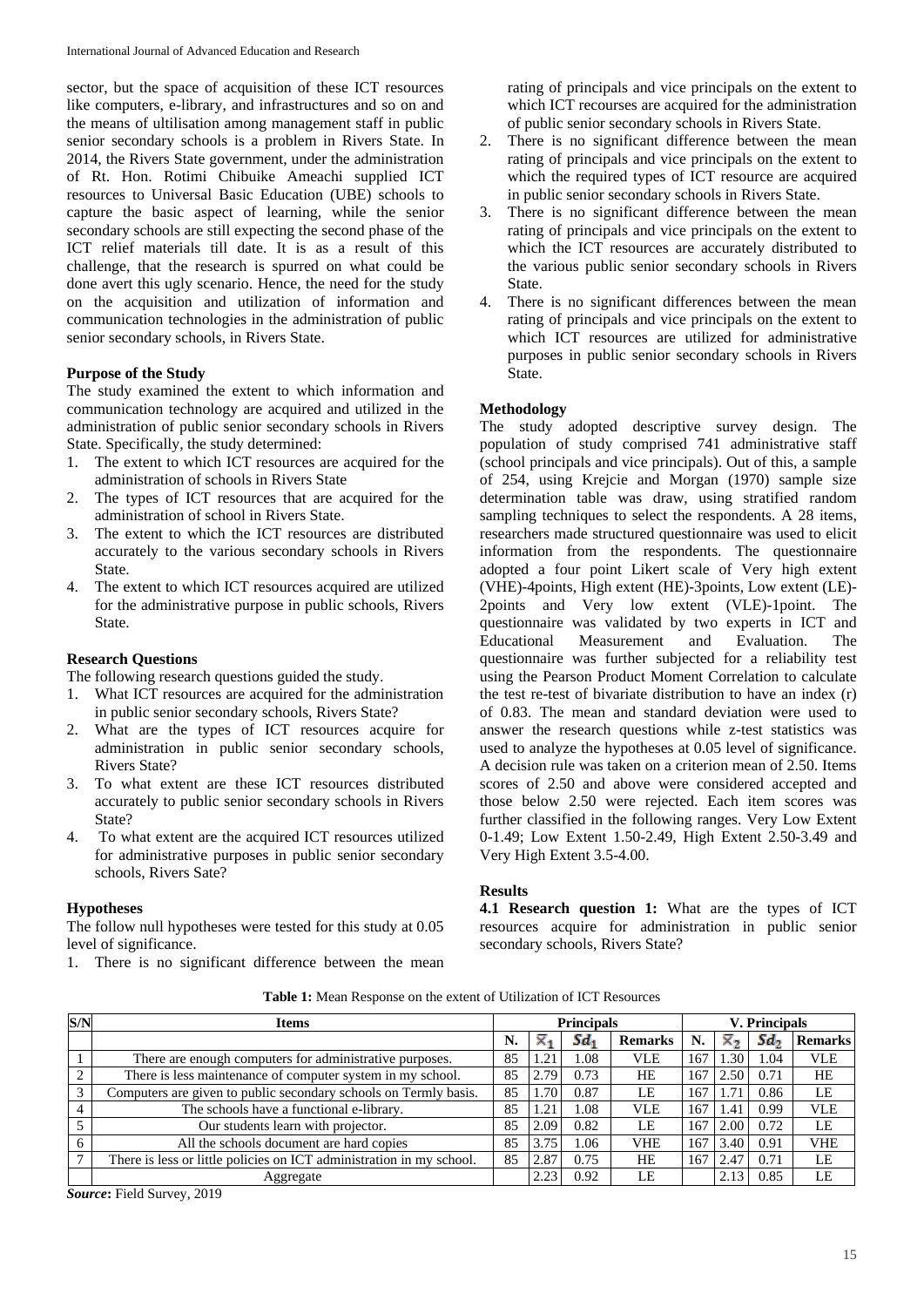The table 4.1 above shows that ICT resources are poorly acquired to a very low extent for administration of public senior secondary schools in Rivers State, with an aggregate mean scores of 2.23 and 2.13 respectively; which are both less than the criterion mean of 2.50.

**4.2 Research Question 2:** What are the types of ICT resources acquire for administration in public senior secondary schools, Rivers State?

| S/N         | <b>Items</b>                                                                                                      |    |      | <b>Principals</b> |                | <b>V.</b> Principals |               |  |                                               |
|-------------|-------------------------------------------------------------------------------------------------------------------|----|------|-------------------|----------------|----------------------|---------------|--|-----------------------------------------------|
|             |                                                                                                                   | N. | ×.   | Sd.               | <b>Remarks</b> | N.                   |               |  | $\overline{\times}_2$ Sd <sub>2</sub> Remarks |
| 8           | In my school all relevant information are stored in the computer.                                                 | 85 | 1.60 | 0.37              | LE             | 167                  | 1.41 0.99     |  | <b>VLE</b>                                    |
| $\mathbf Q$ | Internet resources are provided in my school to aid educational services.                                         | 85 | 1.65 | 0.89              | LE             | 167                  | 1.59 0.91     |  | <b>VLE</b>                                    |
| 10          | Projectors are used to enhance teaching and learning in public senior secondary<br>schools.                       | 85 | 3.41 | 0.92              | <b>VHE</b>     |                      | 167 3.35 0.89 |  | <b>VHE</b>                                    |
| 11          | Electronic board are acquired and utilized in public senior secondary schools.                                    | 85 | 3.79 | 1.08              | VHE            | 167                  | 14.0011.18    |  | <b>VHE</b>                                    |
| 12          | Computer accessories (e.g UPS, printers, modern, Hard disk are acquired and<br>utilized for educational services. | 85 | 3.79 | 1.08              | VHE            |                      | 167 3.88 1.12 |  | <b>VHE</b>                                    |
| 13          | There are trained ICT personnels to administer ICT services in schools.                                           | 85 | 2.67 | 0.72              | HE             |                      | 156 2.49 0.71 |  | LE                                            |
| 14          | ICT resources in schools are accessible to administrative staff.                                                  | 85 | 3.75 | 1.06              | VHE            |                      | 167 3.59 0.98 |  | <b>VHE</b>                                    |
|             | Aggregate                                                                                                         |    | 2.95 | 0.87              | HE             |                      | 2.90 0.97     |  | HE                                            |

*Source:* Field Survey, 2019

Table 4.2 above has a mean response of 2.95 and 2.90 which are both greater than the criterion mean of 2.50. This indicates that, the few ICT resources in circulation are fully utilized to a high extent.

**4.3 Research Question 3:** To what extent are these ICT resources distributed accurately to public senior secondary schools in Rivers State.

**Table 3:** Mean Response on Policies Provided by Principal for the Distribution of ICT

| S/N | <b>Items</b>                                                                       |    |      | <b>Principals</b> |                | <b>V/Principals</b> |                     |                             |               |  |
|-----|------------------------------------------------------------------------------------|----|------|-------------------|----------------|---------------------|---------------------|-----------------------------|---------------|--|
|     |                                                                                    | N. |      | Sd.               | <b>Remarks</b> | N.                  | Σ,                  |                             | $Sd2$ Remarks |  |
| 15  | Group WhatsApp for communication among staff.                                      | 85 |      | 1.13              | VLE            | 167                 | $2.00 \mid 0.72$    |                             | LE            |  |
| 16  | Fees payment should be on-line.                                                    | 85 | 1.65 | 0.89              | LE             | 167                 |                     | $1.70 \,   \, 0.86 \,  $    | LE            |  |
| 17  | Money payment should be by bank transfer.                                          | 85 | .53  | 0.94              | LE             | 167                 |                     | $1.90 \,   \, 0.80 \,   \,$ | LE            |  |
| 18  | Parent should pay fees by POS.                                                     | 85 | 2.79 | .08               | HE             | 167                 | 3.80                | 1.08                        | <b>VHE</b>    |  |
| 19  | Funds are provided for acquisition of ICT resources.                               | 85 | 3.27 | 0.86              | VHE            | 167                 | $3.50 \, 0.95$      |                             | <b>VHE</b>    |  |
| 20  | Money is provided for data purchasing for the administrative staff.                | 85 | 1.05 | 1.16              | <b>VLE</b>     | 167                 | 1.80 0.83           |                             | LE            |  |
|     | 21 Staff should have a data base for information dissemination for record keeping. | 85 | 2.20 | 0.73              | LE             | 167                 | 2.50 0.71           |                             | <b>HE</b>     |  |
|     | Aggregate                                                                          |    | .96  | 0.97              | LE             |                     | $2.45 \,   \, 0.85$ |                             | LE            |  |

*Source: Field Survey, 2019*

From table 4.3 above, the mean response reveals the discrepancy on the extent to which ICT resources are distributed accurately to public secondary schools in Rivers State, with an aggregate mean scores of 1.96 and 2.46 for both Principals and Vice Principals are less than the

#### criterion mean of 2.50

**4.4 Research Question 4:** The extent to which ICT resources acquired are utilized for the administrative purpose in public schools, Rivers State.

| <b>Table 4:</b> Mean Response on the extent to which Ict Resources are Utilize in Public Secondary Schools. |
|-------------------------------------------------------------------------------------------------------------|
|-------------------------------------------------------------------------------------------------------------|

| S/N | <b>Items</b>                                                                                  |    |                           | <b>Principals</b> |                               | <b>V.</b> Principals |              |                          |               |  |
|-----|-----------------------------------------------------------------------------------------------|----|---------------------------|-------------------|-------------------------------|----------------------|--------------|--------------------------|---------------|--|
|     |                                                                                               | N. | $\overline{\mathsf{x}}_1$ |                   | <b>Sd<sub>1</sub></b> Remarks | N.                   | $\times$     |                          | $Sd2$ Remarks |  |
| 22. | There is constant renewal of computer systems in public secondary schools in<br>Rivers State. | 85 | .32                       | 1.03              | VLE                           | 167                  |              | $1.30 \,   \, 1.04 \,  $ | <b>VLE</b>    |  |
| 23  | Periodic updating of software programs of computer systems.                                   | 85 | 2.79 0.73                 |                   | HE                            | 167                  |              | $2.80\,0.73$             | HE            |  |
| 24  | There are sufficient managers or operators of ICT equipments.                                 | 85 | 2.27 0.66                 |                   | LE                            | 167                  | $2.50\,0.71$ |                          | HE            |  |
| 25. | Average provision of teaching aids and supplementary materials in schools.                    | 85 | 3.79 1.08                 |                   | VHE                           | 167                  |              | 3.60 0.99                | <b>VHE</b>    |  |
| 26  | An interrupted power supply pack for every set of computer systems.                           | 85 | 2.08 0.77                 |                   | LE                            | 167                  |              | $2.00 \, 0.72$           | LE            |  |
| 27  | Government pays for electricity supply.                                                       | 85 | 2.83 0.74                 |                   | HE                            | 167                  |              | 2.80 0.73                | HE            |  |
| 28  | All ICT equipment has an accurate record of its quantities in the schools.                    | 85 | 3.03 0.78                 |                   | VHE                           | 167                  | 13.4010.91   |                          | <b>VHE</b>    |  |
|     | Aggregate                                                                                     |    | 2.59 0.83                 |                   | HE                            |                      |              | $2.63 \, 0.82$           | HE            |  |

*Source:* Field Survey, 2019

The table 4.4 above demonstrates that the aggregate mean responses of 2.59 and 2.63 are greater than the criterion mean of 2.50. This indicates that there are lots of challenges facing the use of ICT resources in Public Senior Secondary Schools in Rivers State.

**Hypothesis 1:** There is no significant difference between the mean rating of principals and vice principals on the extent to which ICT recourses are acquired for the administration of public senior secondary schools in Rivers State.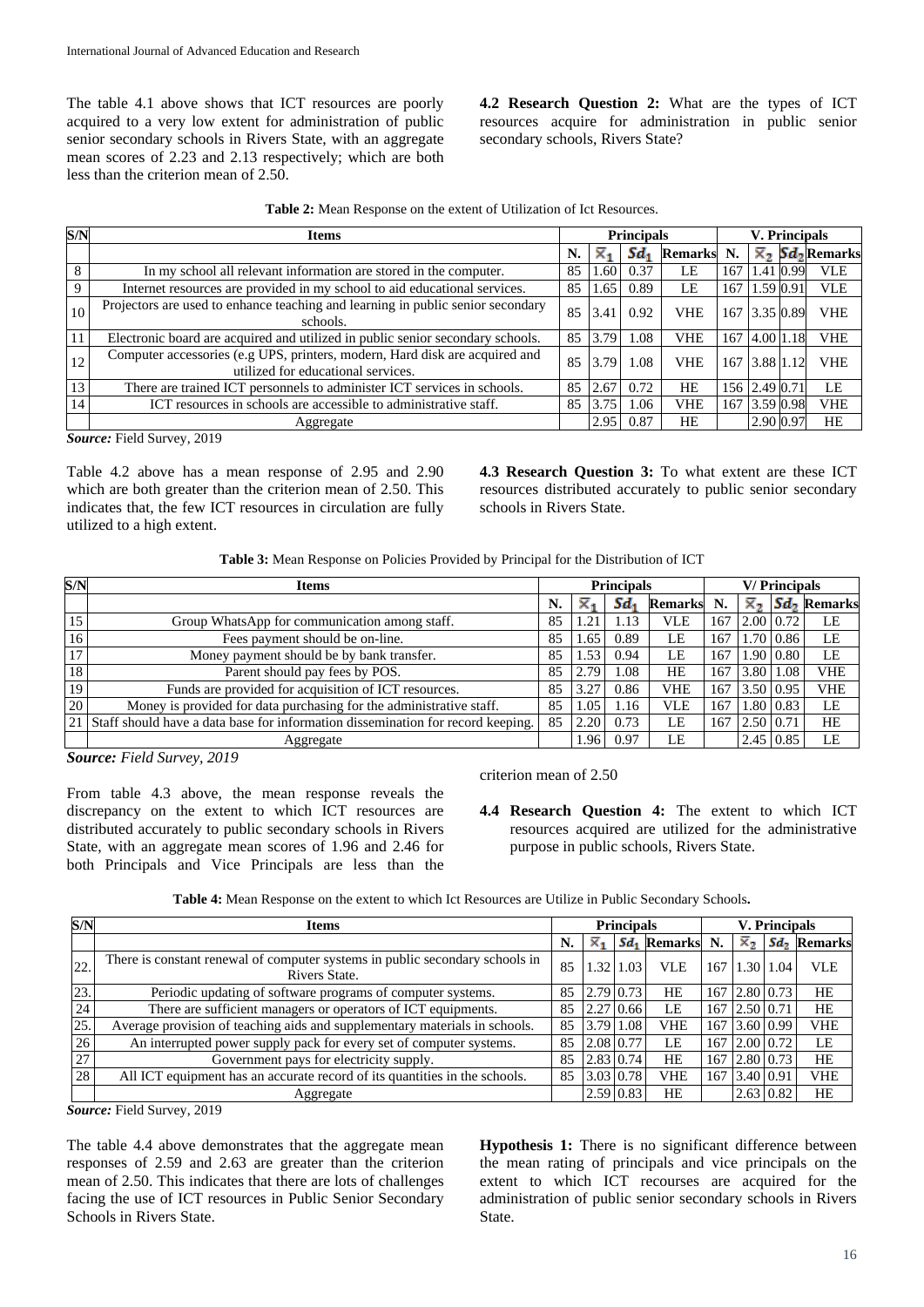**Table 5:** Z-Test Analysis on the extent to which Ict Resources are acquired

| <b>Respondents</b> | N  | ×                   | sd | df  |      |      | z-cal. z-crit Remark |
|--------------------|----|---------------------|----|-----|------|------|----------------------|
| Principals         | 85 | $2.23 \mid 0.92$    |    |     |      |      |                      |
|                    |    |                     |    | 250 | 0.84 | 1.96 | Accepted             |
| V. Principals      |    | $167$   2.13   0.85 |    |     |      |      |                      |
| P < 0.05           |    |                     |    |     |      |      |                      |

Table 4.5 above revealed that z-calculated 0.84 is less than z-critical value 1.96 for degree of freedom 250 at 0.05 level of significance. This implies that, the differences between the mean scores of principals and vice principals on the extent to which they require ICT resources are acquired was not significant at 0.05. Hence, the null hypothesis was accepted.

**Hypothesis 2:** There is no significant difference between the mean rating of principals and vice principals on the extent to which the required types of ICT resource are acquired in public senior secondary schools in Rivers State.

**Table 6:** Z-Test Analysis on the Types of ICT Acquired

| <b>Respondents</b>     |               |  |          | $N \mid \overline{X} \mid sd \mid Df \mid z\text{-cal}. \mid z\text{-crit}$ Remark |
|------------------------|---------------|--|----------|------------------------------------------------------------------------------------|
| Principals             | 85 2.95 0.87  |  |          |                                                                                    |
|                        |               |  | 250 0.41 | 1.96 Accepted                                                                      |
| V. Principals          | 167 2.90 0.97 |  |          |                                                                                    |
| $\Delta$ $\sim$ $\sim$ |               |  |          |                                                                                    |

*P<0.05*

From table 4.6 above, z-calculated 0.41 is less than z-critical value 1.96 for degree of freedom 250 and 0.05 level of significance. This signifies that, there is no significant different between the mean scores of principals and vice principals on the extent to which the required ICT resources are distributed to public senior secondary schools, Rivers State.

**Hypothesis 3:** There is no significant difference between the mean rating of principals and vice principals on the extent to which the ICT resources are accurately distributed to the various public senior secondary schools in Rivers State.

**Table 7:** Z-Test Analysis on how ICT Resources are Distributed Accurately.

| <b>Respondents</b> | N  | ×. | Sd              |     |      |      | $df$   z-cal.   z-crit   Remark |
|--------------------|----|----|-----------------|-----|------|------|---------------------------------|
| Principals         | 85 |    | 1.96 0.97       |     |      |      |                                 |
|                    |    |    |                 | 250 | 4.18 | 1.96 | Rejected                        |
| V. Principals      |    |    | $167$ 2.46 0.85 |     |      |      |                                 |

*P<0.05*

The table 4.7 above demonstrated that z-calculated is less than z-critical 4.18>1.96 for degree of freedom 250, at 0.05 level of significance. Meanwhile, the null hypothesis was rejected.

**Hypothesis 4:** There is no significant differences between the mean rating of principals and vice principals on the extent to which ICT resources are utilized for administrative purposes in public senior secondary schools in Rivers State.

**Table 8:** Z-Test Analysis on the extent to which ICT Resources are utilized

| <b>Respondents</b> | N  |      | sd              |         |      | Df z-cal. z-crit   Remark |
|--------------------|----|------|-----------------|---------|------|---------------------------|
| Principals         | 85 | 2.59 | 0.83            |         |      |                           |
|                    |    |      |                 | $-0.36$ | 1.96 | Accepted                  |
| V. Principals      |    |      | $167$ 2.63 0.82 |         |      |                           |
| P ⁄ 0 05           |    |      |                 |         |      |                           |

*P<0.05*

The table 4.8 above indicated that z-calculated -0.36 is less than z-critical value 1.96 for degree of freedom 250 at 0.05 level of significance. This implies that, there is no significant difference in the mean scores of principals and vice principals on the extent to which ICT resources are utilized in public senior secondary schools in Rivers State. Thus, the null hypothesis was accepted.

## **Discussion of Findings**

Research question one has an aggregate mean responses of 2.23and 2.13 which are below the criterion mean of 2.50, while hypothesis one accepted where the z-critical value 1.96 was greater than z-calculated of -4.18. This implies that the required ICT resources are not acquired for the administration of public senior secondary schools in Rivers State. This is in line with Kayode  $(2015)$  <sup>[6]</sup>, that ICT is an ascent in new learning opportunities than the conventional book-educators model. Research question two and hypothesis two are of the opinion that ICT resources are not distributed to Rivers State public senior secondary schools with mean responses of 2.95 and 2.90 which are greater than the criterion mean of 2.50 and z-critical value which is greater than the z-calculated of -0.36. This simply portraits the weakness in the distribution of ICT materials/resources by the state government to public senior secondary schools. This is in view with Mundy and Sultan (1999) that only one of every 900 Africans outside South-Africa have access to internet compared to 138 of the rest part of the world. Research question three also have an aggregate mean scores of 1.96 and 2.46 which are less than the criterion mean indicating that the adopted administrative strategies adopted by principals and vice principals in the use of ICT resources does not work in Rivers State public senior secondary schools. Research question four and hypothesis four also shows a low turn-out on the extent to which ICT resources are utilize in public senior secondary schools in Rivers State. According to Madilia  $(2013)$ <sup>[7]</sup>, the problem of insufficient managers in public senior secondary schools is on the increase, hence, there is strong need for qualified professional teachers to operate and maintain existing infrastructure in public senior secondary schools.

## **Conclusion**

Conclusively, the findings reveal a high level of disorderliness among administrative staffs in policy making/promotion in the use of ICT for secondary schools administration in Rivers State. The four research questions have their mean sets that was below or less than the criterion mean of 2.50; this indicates that the government has not done what which is expected of them when it comes to acquisition and utilization of ICT resources in public senior secondary schools in Rivers State. The study shows a high